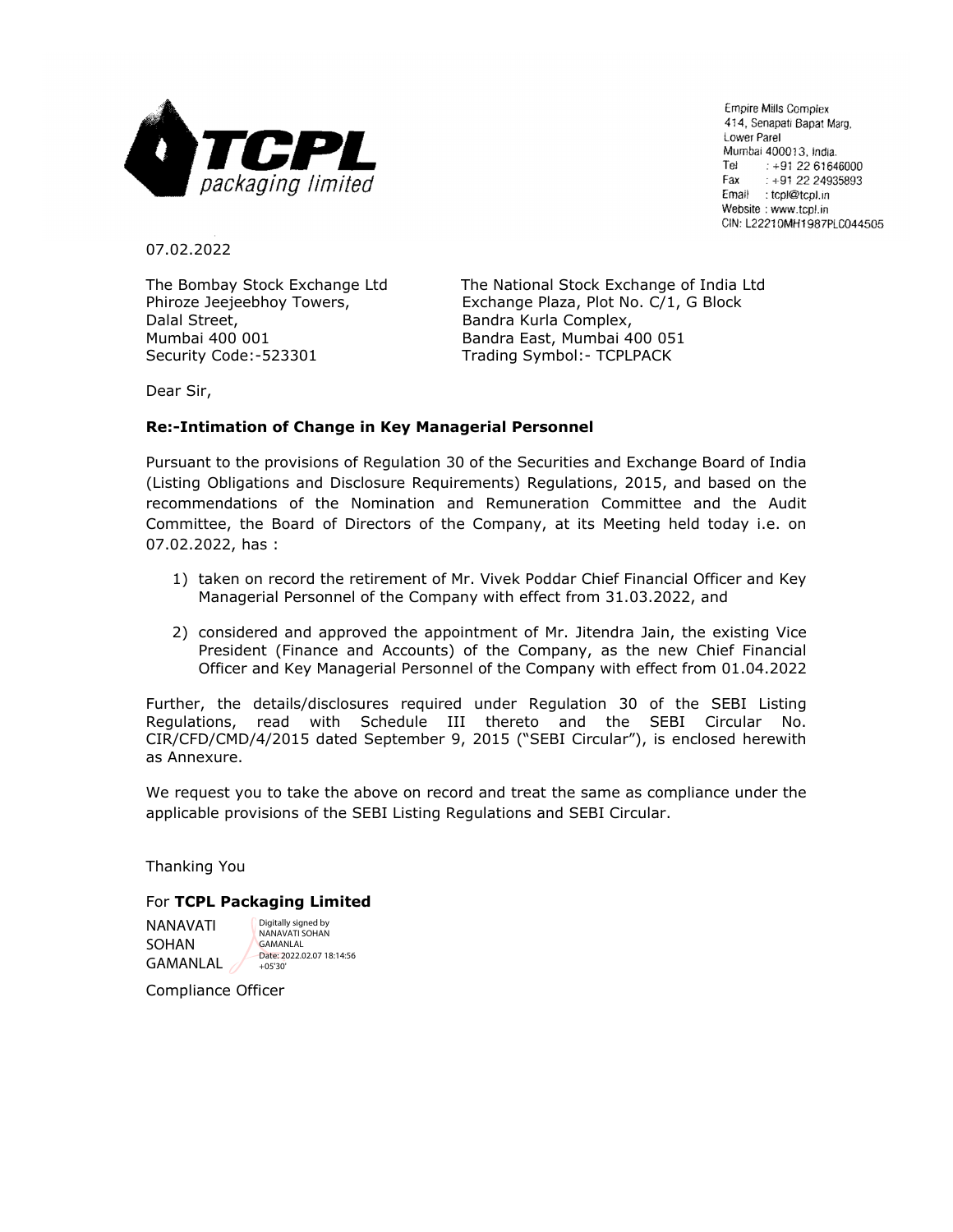

Empire Mills Complex 414, Senapati Bapat Marq, Lower Parel Mumbai 400013, India. Tel : +91 22 61646000 Fax  $: +912224935893$ Email : tcpl@tcpl.in Website: www.tcpl.in CIN: L22210MH1987PLC044505

## **Annexure**

Required disclosures/details in respect of Change in the Key Managerial Personnel pursuant to Regulation 30 of the Securities and Exchange Board of India (Listing Obligations and Disclosure Requirements) Regulations, 2015 ("SEBI Listing Regulations"), read with SEBI Circular No. CIR/CFD/CMD/4/2015 dated September 9, 2015:

Cessation of Mr. Vivek Poddar as the Chief Financial Officer and Key Managerial Personnel of the Company with effect from the close of business hours on 07.02.2022:

| Sr.<br>No. | <b>Particulars</b> | <b>Details</b>                                                 |
|------------|--------------------|----------------------------------------------------------------|
|            | Reason for change  | Retirement of Mr. Vivek Poddar, as CFO of the Company          |
|            | Date of cessation  | With effect from the close of business hours on<br>31.03.2022. |

Appointment of Mr. Jitendra Jain as the new Chief Financial Officer and Key Managerial Personnel of the Company with effect from the start of business hours on 01.04.2022:

| Sr.<br>No.   | <b>Particulars</b>                           | <b>Details</b>                                                                                                                                                                                                                                                                                                                                                                                                                                                                                                                                                                                                                                                                                                                                                                                                                                                       |
|--------------|----------------------------------------------|----------------------------------------------------------------------------------------------------------------------------------------------------------------------------------------------------------------------------------------------------------------------------------------------------------------------------------------------------------------------------------------------------------------------------------------------------------------------------------------------------------------------------------------------------------------------------------------------------------------------------------------------------------------------------------------------------------------------------------------------------------------------------------------------------------------------------------------------------------------------|
| $\mathbf{1}$ | Reason for change                            | Appointment of Mr. Jitendra Jain, as the new Chief<br>Financial Officer and a Key Managerial Personnel of the<br>Company due to retirement of Mr. Vivek Poddar as CFO                                                                                                                                                                                                                                                                                                                                                                                                                                                                                                                                                                                                                                                                                                |
| 2            | Date of appointment &<br>term of appointment | With effect from the start of business hours on<br>01.04.2022.                                                                                                                                                                                                                                                                                                                                                                                                                                                                                                                                                                                                                                                                                                                                                                                                       |
| 3            | Brief profile (in case of<br>appointment);   | Mr. Jitendra Jain is Chartered Accountant over 29 years<br>of experience. He is currently acting as Vice President<br>(Finance & Accounts) and is also responsible amongst<br>others for Internal Financial Controls & Policies, Risk<br>Management, Planning & Budgeting, MIS and Taxation.<br>Mr. Jitendra Jain joined the Company in the month of<br>November 2020. Before joining the Company, in his<br>previous role, he was associated with Gujarat Foils<br>Limited where he was Chief Financial Officer. He has<br>managed varied responsibilities in multiple areas<br>including Finance & Commercial, Treasury, MIS,<br>Budgeting, Working Capital management, RBI &<br>Banking matters, Taxation, Fund Management,<br>Budgeting & Allocation, Statutory, Internal and Cost<br>Audit, Vendor Management, Commercial support and<br>Statutory compliances. |